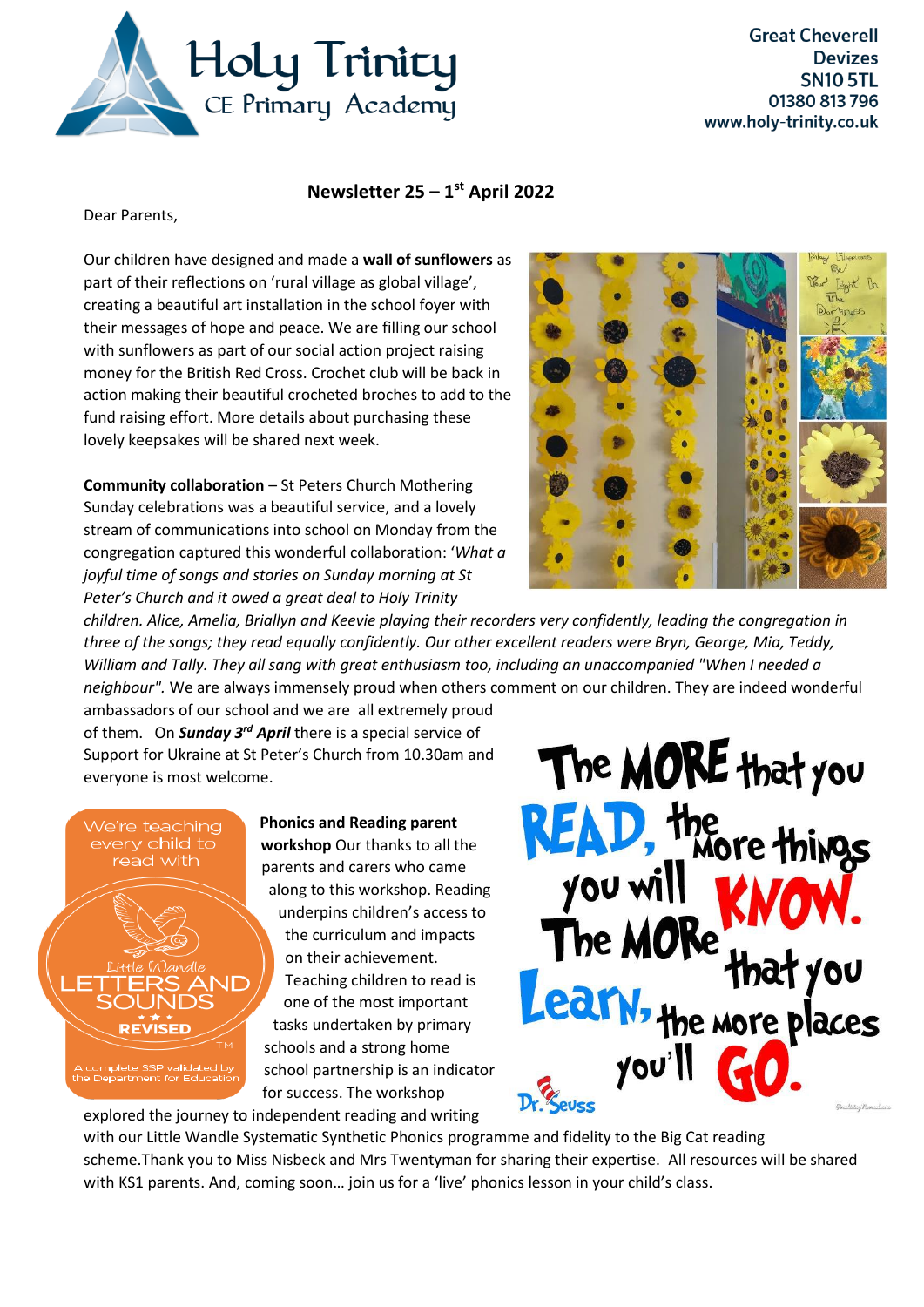**Recycling Superstars** - Big thanks to our eco parent group who have been collecting hardto-recycle items from Holy Trinity families to give to TerraCycle charity schemes in Salisbury - alternating between Wiltshire Air Ambulance and a charity called Medics to Medics. Dr Abi Spear and the parent group are expanding collecting to used stationery

**RECYCLING SUPERSTARS** THIS IS AWARDED TO **HOLY TRINITY PRIMARY ACADEMY** FOR HELPING RECYCLE WASTE TO RAISE VITAL FUNDS FOR THE WILTSHIRE AIR AMBULANCE Sam &lesa **CLE COD WE TOURE AID AMBIE AND** 

(used pens, highlighters, felt tips), we certainly get -through quite a few pens! Please drop things in one of the collection bins in the school car park (boxed or bagged up) for the parent eco team to collect.

Recently, **Sarum class** have been learning about the festival of Diwali celebrated by Hindus and we created a beautiful rangoli pattern using coloured rice in our playground.

**Stonehenge class** spent all day in the woods on Tuesday, and what amazing adventures they had! Exploring camp craft, constructing dens together, mark making in the tracks, investigating how waterproof their shelters were and exploring how forest cooking techniques can influence the senses and developing their forest skills.

We've had lots of crochet hooks and yellow wool out in **White Horse class** this week as we've been making a start on creating sunflowers for our whole school project. It was lovely to see Alma-Ayre, who is already adept at chain stitching, helping her classmates to master this new skill.

Our thanks also to Olivia's Dad, Mr Hammock, who came into school to give a really interesting talk to the children about what it's like to live and work on a submarine. Some fun science too with a tin bath, plastic bottles and lots of tubing as he demonstrated how a submarine sinks to the bottom of the ocean and then resurfaces again!

## **100 Club winners – March 2022**

Congratulations to our 100 Club winners this term:

| $1st$ £25    | <b>Glenys Nisbeck</b> |
|--------------|-----------------------|
| $2^{nd}$ £15 | Lucy Nisbeck          |
| $3rd$ £10    | Emma Janes            |





This is a great way to join in with a PFA fund raising activity as part of their community initiatives to help fund school equipment, resources, and opportunities for all our pupils. The next draw will be **Friday 29th April** – plenty of time to buy your tickets if you haven't done so already!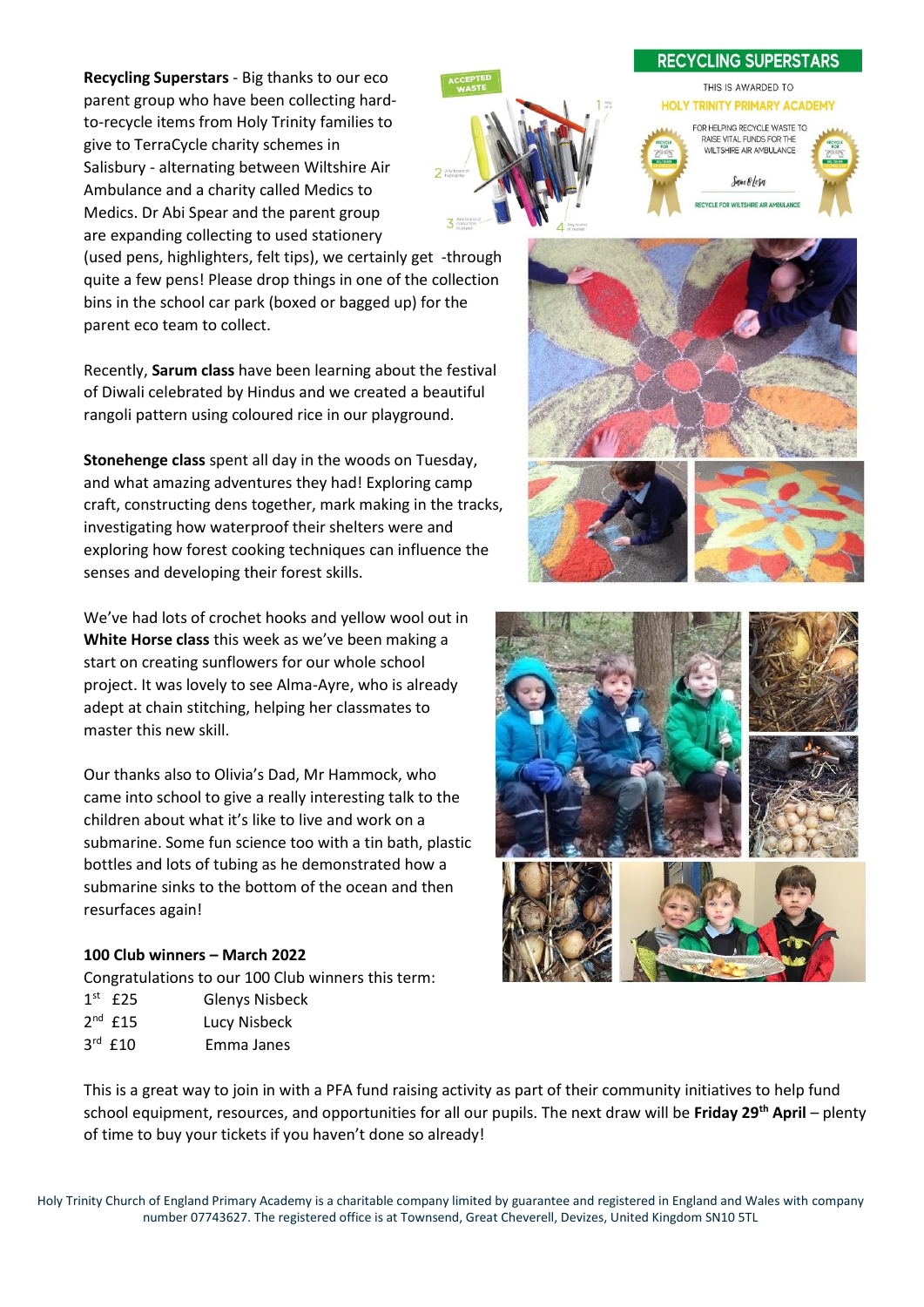**Transition** Collaboration between our cross phase partners at preschool, nursery and secondary schools builds further momentum in the coming months as we support children moving between our different settings. This is an important part of our work and we have an exciting range of visits and activities planned.

Please do check into the school calendar regularly.<https://holy-trinity.co.uk/calendar>and the diary listing below.



## **Upcoming Events (Calendar of events will be available on the website at www. holy-trinity.co.uk in the coming week)**

| Tuesday 5 <sup>th</sup> April    | Y6 Bikeability road safety course                      | All day in Great Cheverell |
|----------------------------------|--------------------------------------------------------|----------------------------|
| Wednesday 6 <sup>th</sup> April  |                                                        |                            |
| Tuesday 5 <sup>th</sup> April    | Fire Service Visit to school                           | 9am                        |
| Thursday 7 <sup>th</sup> April   | <b>Easter Service</b>                                  | 10am                       |
| Friday 8 <sup>th</sup> April     | Last day of term                                       | Finish at 1.15pm           |
| Monday 25 <sup>th</sup> April    | Start of term 5                                        | 8.30am                     |
| Wednesday 27 <sup>th</sup> April | Sarum class cake sale - donations much<br>appreciated! | 3pm                        |
| 3rd May - 5 <sup>th</sup> May    | <b>KS1 SATs</b>                                        |                            |
| Wednesday 4 <sup>th</sup> May    | First Aid - whole school                               |                            |
| $9th$ May - 12 <sup>th</sup> May | <b>KS2 SATs</b>                                        |                            |
| 10 <sup>th</sup> May             | New parent/children transition                         | 5pm                        |
| Wednesday 18 <sup>th</sup> May   | New children transition - Teddy Bear Picnic            | 12pm                       |
| Friday 20 <sup>th</sup> May      | Team Bath Netball Event at University of Bath          | Evening                    |

Holy Trinity Church of England Primary Academy is a charitable company limited by guarantee and registered in England and Wales with company number 07743627. The registered office is at Townsend, Great Cheverell, Devizes, United Kingdom SN10 5TL